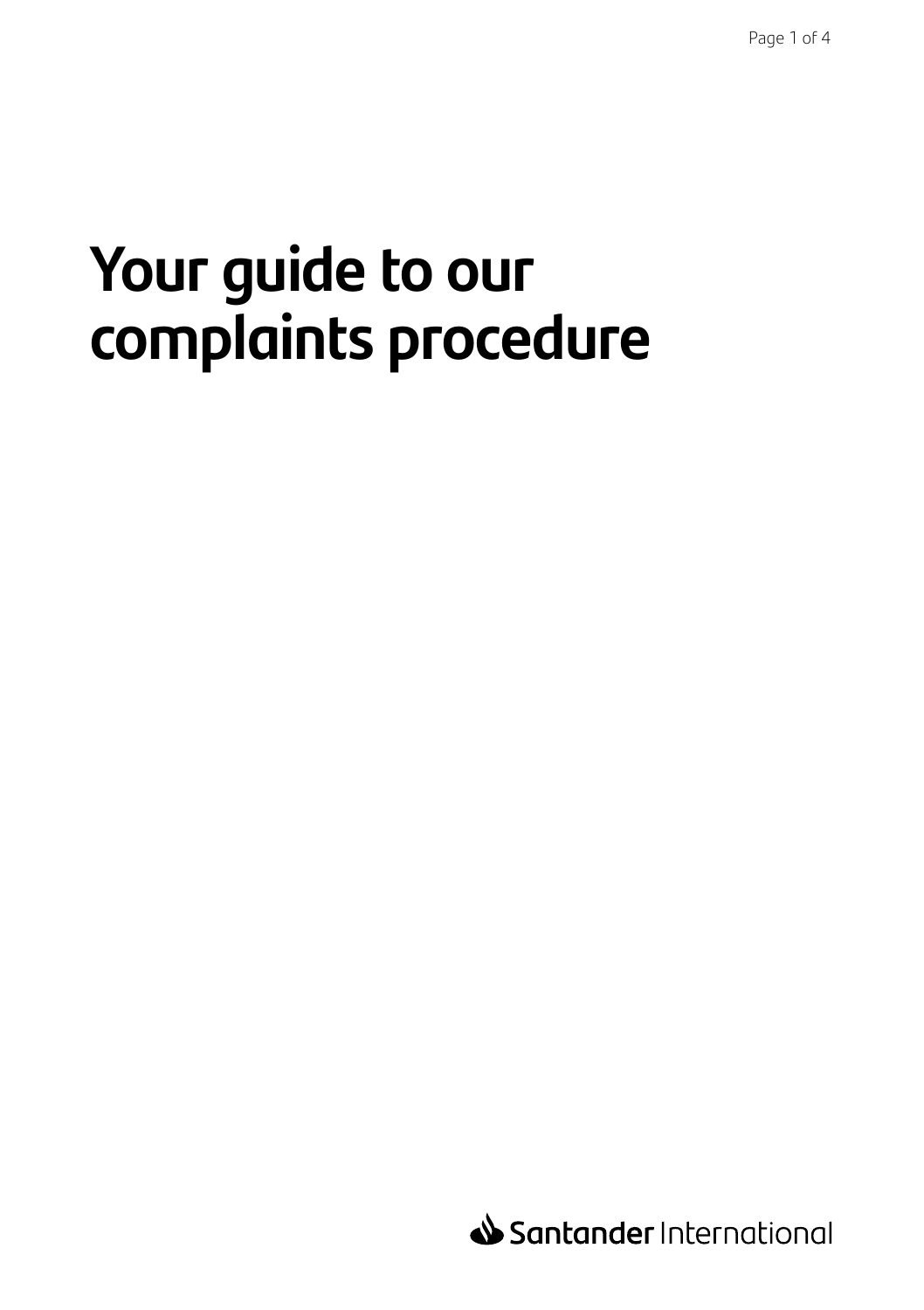# **Our complaint handling policy**

At Santander International, we place great importance on providing the highest standards of service to our customers. However, we recognise that occasionally we do make mistakes and when we do, we would like you to tell us so we have the opportunity to put things right.

We always take complaints seriously and we aim to get your complaint resolved as quickly as possible by staff with the right experience, knowledge and authority.

As well as learning from complaints, we welcome any ideas or suggestions you may have to improve the service and products we offer.

This leaflet explains what to do if you have a complaint about our services. It also outlines the timescales you should expect for resolving complaints and who to contact if you are not satisfied with our response.

## **How to raise your complaint**

The best way for us to understand and resolve your complaint is for you to call us, as we will try and resolve most complaints while you're on the phone.

Call us on **08000 84 28 88**, if calling from a UK landline or mobile, or **+44 (0)1624 641 888** if calling from overseas. Lines are open from 9am – 5pm UK time, Monday to Friday (except Wednesday when we open slightly later at 9.30am). Calls to Santander International are recorded and may be monitored for security and training purposes.

Or you can contact us using one of the ways shown below. Please provide us with a telephone number and a convenient time for us to call you.



#### Write to us at:

Santander International, PO Box 123, 19-21 Prospect Hill, Douglas, Isle of Man IM99 1ZZ, British Isles



#### Send an email to: **complaints@santanderinternational.co.uk**

Please do not include any account details in your email as we cannot ensure information communicated by email is secure.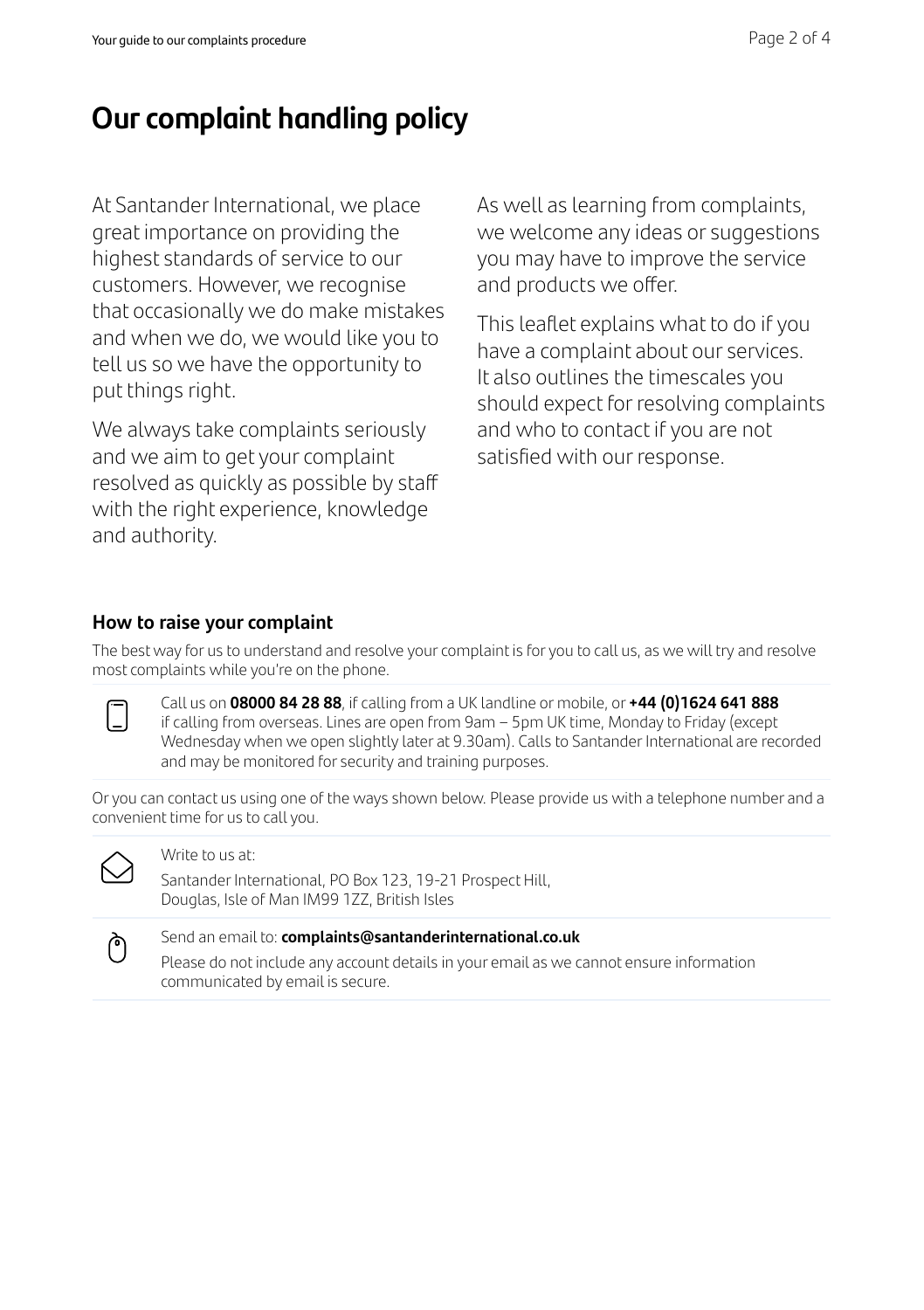# **What information do we need from you and why?**

To help us investigate and resolve your complaint, please make sure you include:

- { Your name and address.
- { Your account details (if you are sending us the information by email, please do not include).
- { A description of your complaint and how you have been affected.
- { When your issue happened.
- { A contact number (or other preferred method of contact) and a convenient time to contact you.

## **Why do we need this information?**

We want to be able to understand what has gone wrong. It is also really important that your complaint reaches the right person, who can investigate and fix the situation to get you back to the position you would have been in had the issue not occurred.

Your contact details will help us to get hold of you should we need to discuss your complaint, especially if we need any further information. Remember, calls from us may appear as unknown or withheld numbers.

### **What we'll do next**

- { We promise to do everything we can to resolve your complaint as soon as we receive it.
- { For more complex issues we may need more time to investigate your concerns. If this is the case, we'll send you an acknowledgement letter outlining the next steps and when you can expect to hear from us.
- { We'll keep you updated of the progress throughout our investigation. We may also need to contact you for more information and where possible, we will use your preferred method of contact. We will then issue you with a final response which will outline the details of our investigation, how we reached our decision and what we are going to do to put things right.
- { The complaints process should take no longer than a maximum of eight weeks.

### **Using a solicitor, claims management company or third party**

{ If you employ a solicitor, claims management company or third party, e.g. a financial advisor to handle your complaint, we'll investigate your complaint in the same way as when we deal with you directly. Please be aware that:

– We don't charge to investigate your complaint.

- We're not liable for any fees you need to pay for a third party's services.
- If we agree with your complaint and we make a redress payment, we'll generally only make this payment directly to you.

## **If you are not satisfied**

Should you remain unhappy with our response or resolution, you can contact the Financial Ombudsman to request them to review your case if you feel it appropriate.

The Financial Ombudsman will only consider complaints after we have provided you with written confirmation that our internal complaints procedure has been exhausted.

Please contact the Financial Ombudsman in the location where your account is held:

#### **Isle of Man branch**

The Financial Services Ombudsman Scheme Isle of Man Office of Fair Trading Thie Slieau Whallian Foxdale Road, St John's Isle of Man IM4 3AS British Isles

Tel: +44 (0)1624 686 500

Email: ombudsman@iomoft.gov.im

[https://www.gov.im/about-the-government/](https://www.gov.im/about-the-government/statutory-boards/isle-of-man-office-of-fair-trading/financial-services-ombudsman-scheme/) [statutory-boards/isle-of-man-office-of-fair-trading/](https://www.gov.im/about-the-government/statutory-boards/isle-of-man-office-of-fair-trading/financial-services-ombudsman-scheme/) [financial-services-ombudsman-scheme/](https://www.gov.im/about-the-government/statutory-boards/isle-of-man-office-of-fair-trading/financial-services-ombudsman-scheme/)

#### **Jersey branch**

Channel Islands Financial Ombudsman PO Box 114 St Helier Jersey JE4 9QG Channel Islands

Tel: +44(0)1534 748 610

Email: complaints@ci-fo.org

www.ci-fo.org